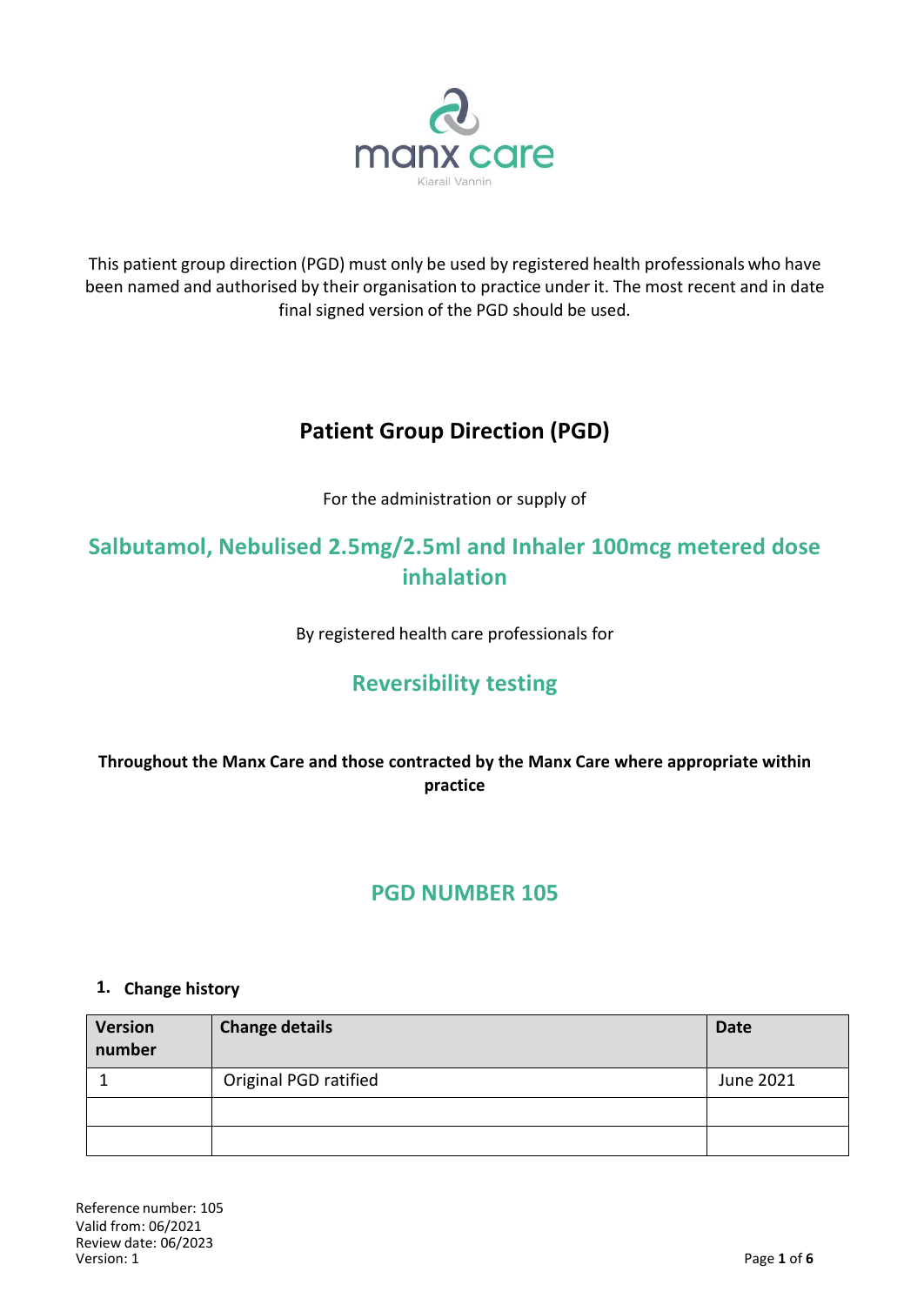### **2. Medicines practice guideline 2:** *Patient group directions*

Refer to the relevant sections of NICE medicines practice guideline 2: *Patient group directions* as stated in the blank template notes. For further information about PGD signatories, see the NHS and Manx Care PGD website FAQs

#### **3. PGD development**

Refer to the NICE PGD competency framework for people developing PGDs

| Job Title & organisation           | <b>Name</b> | Signature | Date |
|------------------------------------|-------------|-----------|------|
| Author of the PGD                  |             |           |      |
| Member of the PGD<br>working group |             |           |      |

#### **4. PGD authorisation**

Refer to the NICE PGD competency framework for people authorising PGDs

| <b>Job Title</b>                                             | <b>Name</b> | Signature | <b>Date</b> |
|--------------------------------------------------------------|-------------|-----------|-------------|
| <b>Medical Director</b>                                      |             |           |             |
| Chief Pharmacist/<br><b>Pharmaceutical Adviser</b>           |             |           |             |
| Senior Paramedic                                             |             |           |             |
| Director of Nursing                                          |             |           |             |
| <b>GP Adviser</b>                                            |             |           |             |
| Senior Microbiologist<br>(if PGD contains<br>antimicrobials) |             |           |             |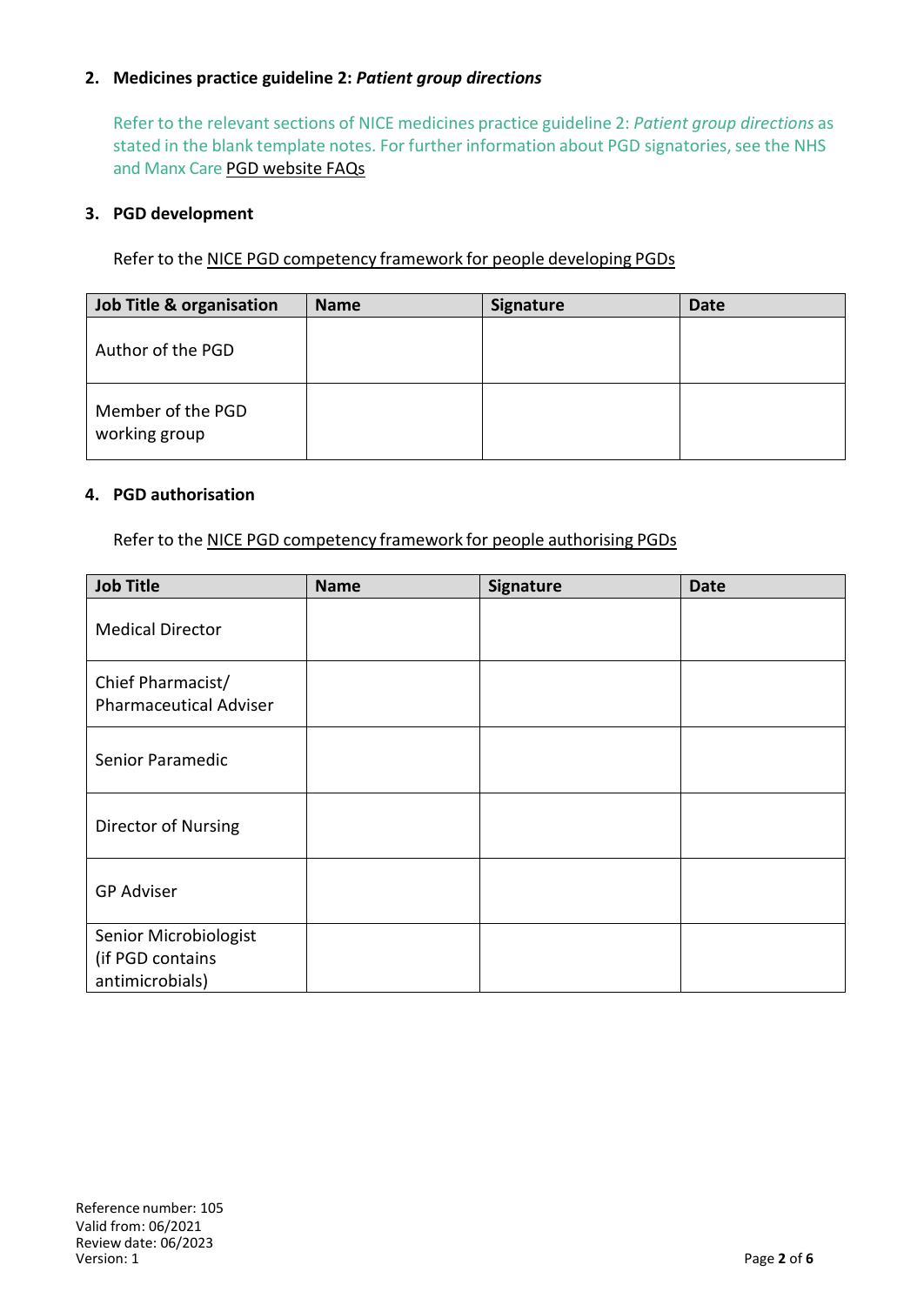### **5. PGD adoption by the provider**

Refer to the NICE PGD competency framework for people authorising PGDs

| Job title and<br>organisation | <b>Signature</b> | <b>Date</b> | Applicable or not<br>applicable to area |
|-------------------------------|------------------|-------------|-----------------------------------------|
|                               |                  |             |                                         |

#### **6. Training and competency of registered healthcare professionals, employed or contracted by the Manx Care, GP practice or Hospice**

Refer to the NICE PGD competency framework for health professionals using PGDs

|                                                        | Requirements of registered Healthcare professionals working<br>under the PGD                                                                                                                                                                                                                                                                  |
|--------------------------------------------------------|-----------------------------------------------------------------------------------------------------------------------------------------------------------------------------------------------------------------------------------------------------------------------------------------------------------------------------------------------|
| <b>Qualifications and</b><br>professional registration | Registered healthcare professionals, working within or<br>contracted by the Manx Care, GP practice or Hospice who are<br>permitted staff groups outlined within the current PGD policy<br>Pharmacists must be practising in Manx Care authorised<br>premises i.e. contracted pharmacy premises                                                |
| <b>Initial training</b>                                | Knowledge of current guidelines and the administration of the<br>$\bullet$<br>drug specified in this PGD/BNF and of the inclusion and<br>exclusion criteria<br>Training which enables the practitioner to make a clinical<br>assessment to establish the need for the medication covered by<br>this PGD<br>Local training in the use of PGD's |
| Competency                                             | Staff will be assessed on their knowledge of drugs and clinical                                                                                                                                                                                                                                                                               |
| assessment                                             | assessment as part the competency framework for registered health<br>professionals using PGD's                                                                                                                                                                                                                                                |
| <b>Ongoing training and</b>                            | The registered health care professionals should make sure they are                                                                                                                                                                                                                                                                            |
| competency                                             | aware of any changes to the recommendations for this medication;                                                                                                                                                                                                                                                                              |
|                                                        | it is the responsibility of the registered health care professionals to                                                                                                                                                                                                                                                                       |
|                                                        | keep up to date with continuing professional development. PGD                                                                                                                                                                                                                                                                                 |
|                                                        | updates will be held every two years                                                                                                                                                                                                                                                                                                          |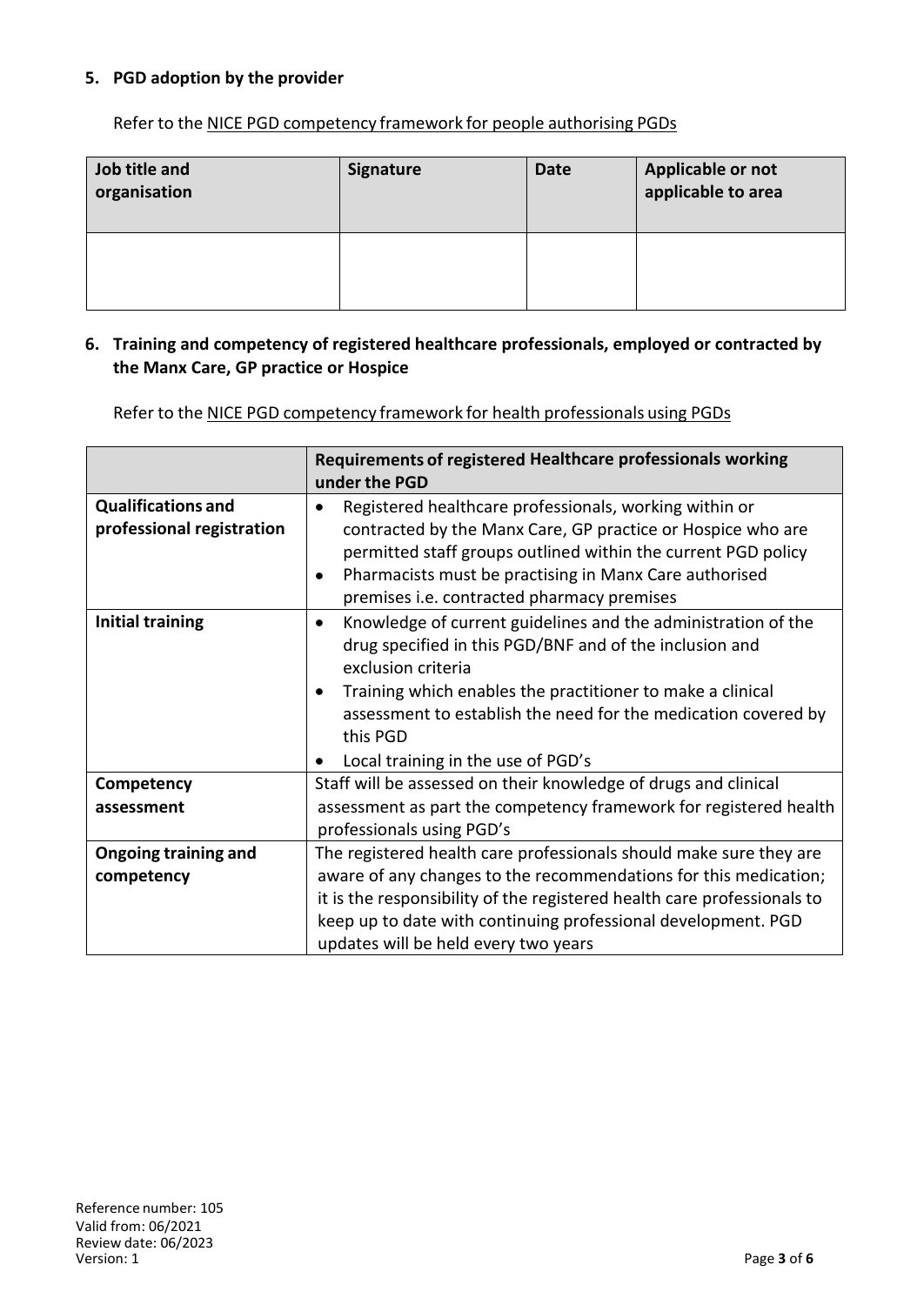## **7. Clinical Conditions**

| <b>Clinical condition or</b>     | <b>Reversibility testing</b>                                               |  |
|----------------------------------|----------------------------------------------------------------------------|--|
| situation to which this          |                                                                            |  |
| <b>PGD applies</b>               |                                                                            |  |
| <b>Inclusion criteria</b>        | Nebulisation or metered dose inhaler with spacer administration to         |  |
|                                  | determine reversibility in asthma or improvement in COPD                   |  |
|                                  | Patients 1 month and over                                                  |  |
| <b>Exclusion criteria</b>        | Neonates (Under 1 month)                                                   |  |
|                                  | Follow British Thoracic Society Guidelines on Asthma management.           |  |
|                                  | Lactation                                                                  |  |
|                                  | Pregnancy                                                                  |  |
|                                  | Patients already taking non selective beta blocking drugs (e.g.            |  |
|                                  | propranolol)                                                               |  |
|                                  | Severe cardiac disease                                                     |  |
| <b>Cautions (including any</b>   | Arrhythmias<br>$\bullet$                                                   |  |
| relevant action to be            | Cardiovascular disease<br>$\bullet$                                        |  |
| taken)                           | Diabetes (risk of hyperglycaemia and ketoacidosis, especially<br>$\bullet$ |  |
|                                  | with intravenous use)                                                      |  |
|                                  | Hypertension<br>$\bullet$                                                  |  |
|                                  | Hyperthyroidism<br>$\bullet$                                               |  |
|                                  | Hypokalaemia<br>٠                                                          |  |
|                                  | Susceptibility to QT-interval prolongation                                 |  |
|                                  | Tachycardia                                                                |  |
| <b>Arrangements for referral</b> | Patient should be referred to a more experienced clinical                  |  |
| for medical advice               | practitioner for further assessment                                        |  |
| Action to be taken if            | Patient should be referred to a more experienced clinical                  |  |
| patient excluded                 | practitioner for further assessment                                        |  |
| Action to be taken if            | A verbal explanation should be given to the patient on: the need<br>٠      |  |
| patient declines                 | for the medication and any possible effects or potential risks             |  |
| treatment                        | which may occur as a result of refusing treatment                          |  |
|                                  | This information must be documented in the patients' health<br>$\bullet$   |  |
|                                  | records                                                                    |  |
|                                  | Any patient who declines care must have demonstrated capacity              |  |
|                                  | to do so                                                                   |  |
|                                  | Where appropriate care should be escalated<br>$\bullet$                    |  |

## **8. Details of the medicine**

| Name, form and strength    | Salbutamol, Nebulised 2.5mg/2.5ml and Inhaler 100mcg metered        |  |
|----------------------------|---------------------------------------------------------------------|--|
| of medicine                | dose inhalation                                                     |  |
| Legal category             | Prescription Only Medicine (POM)                                    |  |
| Indicate any off-label use | Metered dose inhalation is off-label                                |  |
| (if relevant)              | Nebuliser dose is off-label in under 4 years                        |  |
| Route/method of            | Inhalation of nebuliser solution or inhalation from MDI inhaler via |  |
| administration             | spacer                                                              |  |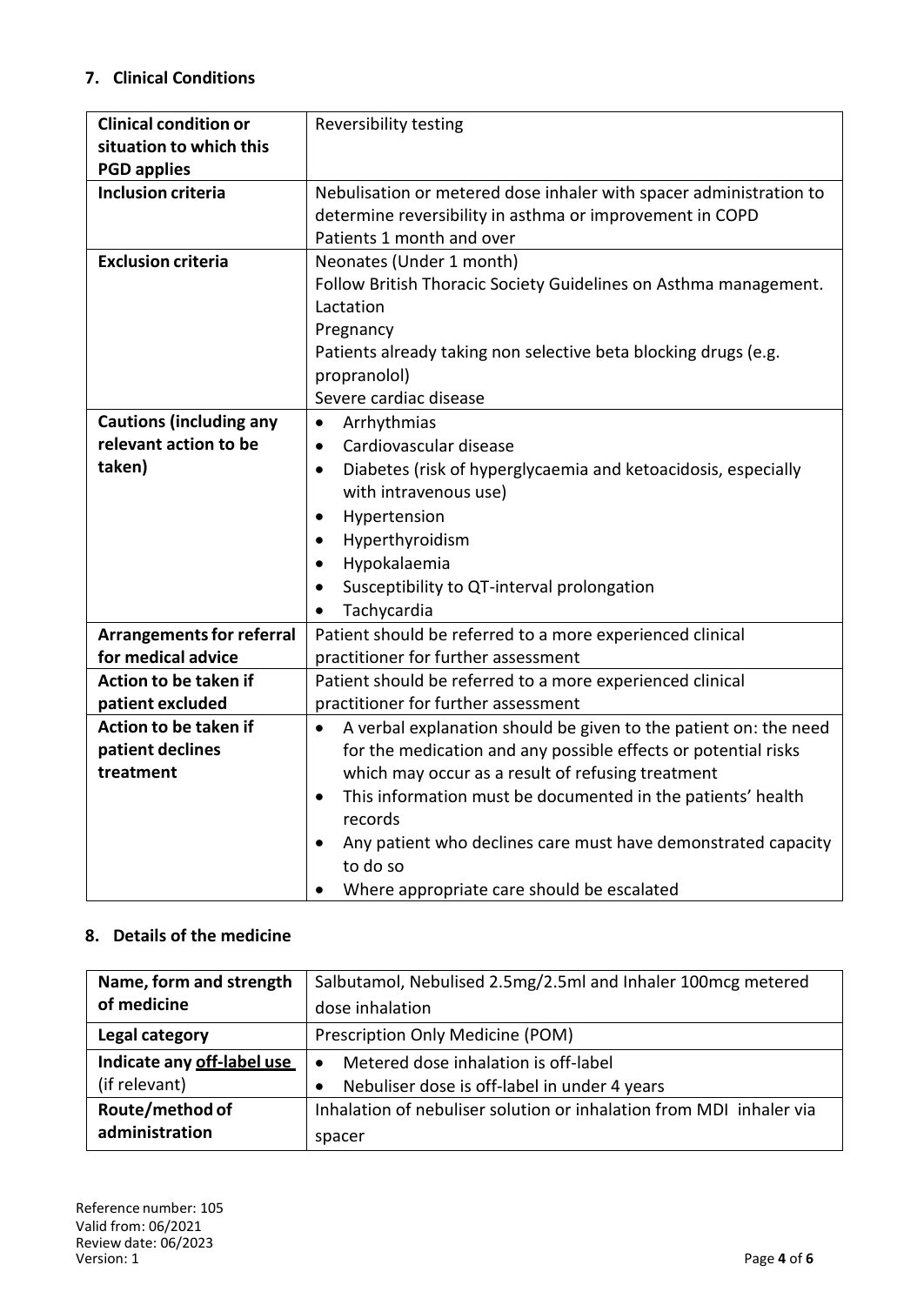| Dose and frequency        | 1 x Salbutamol 2.5mg nebuliser                                 |  |
|---------------------------|----------------------------------------------------------------|--|
|                           | 4 x Salbutamol 100mcg (MDI using a spacer)                     |  |
|                           |                                                                |  |
| <b>Quantity to be</b>     | Administered:                                                  |  |
| administered or supplied  | 400 mcg salbutamol by MDI & spacer                             |  |
|                           | <b>OR</b>                                                      |  |
|                           | 2.5mg salbutamol via nebuliser<br>$\bullet$                    |  |
|                           | Wait 20 minutes and then redo the spirometry tests and see     |  |
|                           | whether there has been any reversibility (improvement)         |  |
|                           | following the salbutamol                                       |  |
|                           |                                                                |  |
|                           | Supplied:                                                      |  |
|                           | 30 days twice a day 2.5mg/2.5ml nebule to be used if           |  |
|                           | bronchospasm occurs post hypertonic saline administration      |  |
| <b>Maximum or minimum</b> | One episode of care                                            |  |
| treatment period          | 1 x salbutamol 2.5mg nebuliser                                 |  |
|                           | 4 x salbutamol 100mcg total of 400mcg MDI                      |  |
| <b>Storage</b>            | Room temperature                                               |  |
| <b>Adverse effects</b>    | Arrhythmias<br>$\bullet$                                       |  |
|                           | Headache<br>$\bullet$                                          |  |
|                           | Hypokalaemia (with high doses)<br>$\bullet$                    |  |
|                           | Muscle cramps/spasms<br>$\bullet$                              |  |
|                           | Nasopharyngitis<br>$\bullet$                                   |  |
|                           | <b>Nausea</b><br>$\bullet$                                     |  |
|                           | Palpitations                                                   |  |
|                           | Rash<br>$\bullet$                                              |  |
|                           | Tremor                                                         |  |
| <b>Records to be kept</b> | The administration of any medication given under a PGD must be |  |
|                           | recorded within the patient's medical records                  |  |

### **9. Patient information**

| Verbal/Written<br>information to be given to<br>patient or carer | Verbal information must be given to patients and or carers for all<br>medication being administered under a PGD<br>Where medication is being supplied under a PGD, written<br>patient information leaflet must also be supplied<br>A patient information leaflet is available on request |  |
|------------------------------------------------------------------|------------------------------------------------------------------------------------------------------------------------------------------------------------------------------------------------------------------------------------------------------------------------------------------|--|
| Follow-up advice to be                                           | If symptoms do not improve or worsen or you become unwell, seek                                                                                                                                                                                                                          |  |
| given to patient or carer                                        | medical advice immediately                                                                                                                                                                                                                                                               |  |